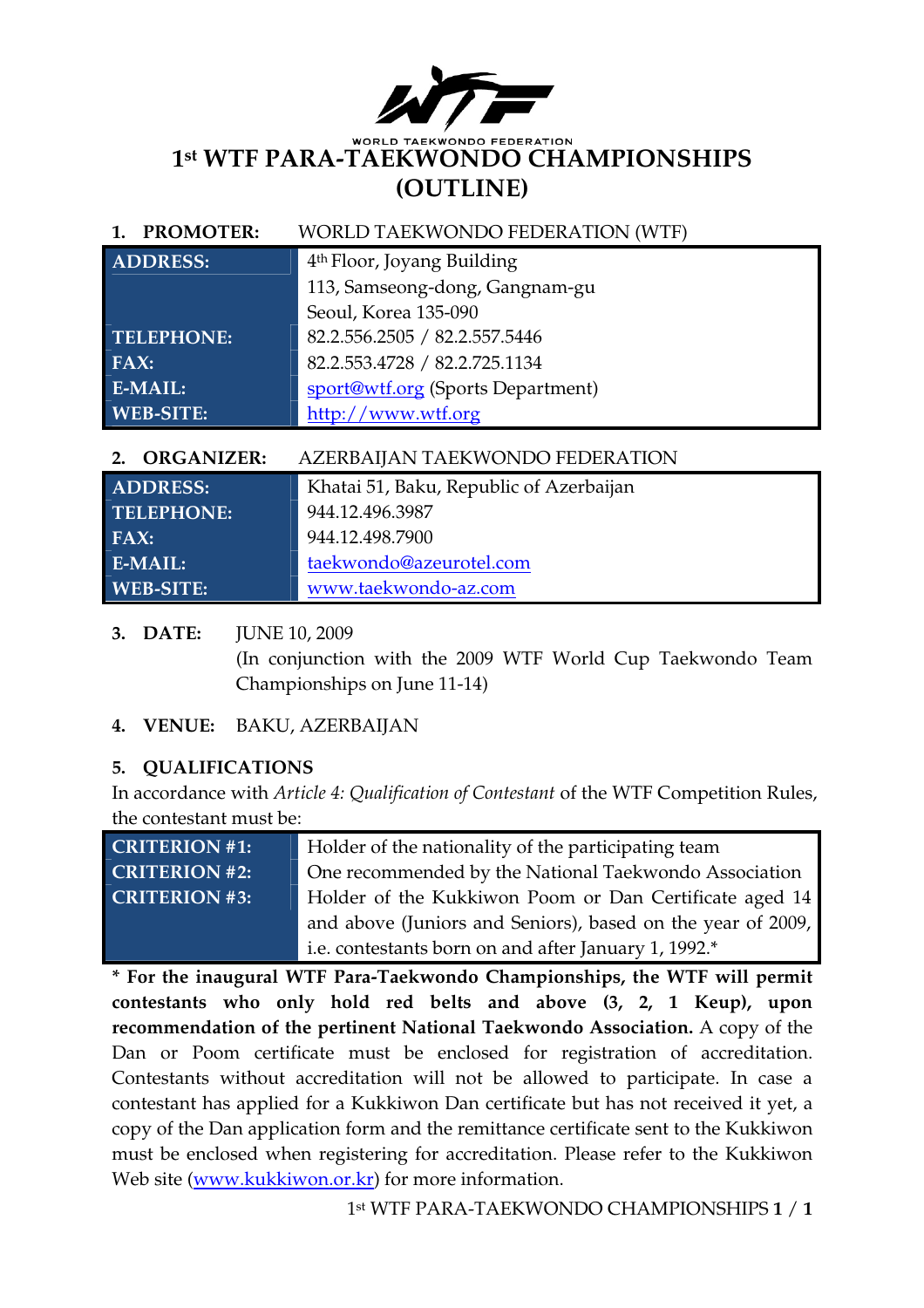

#### **6. COMPETITION RULES**

The WTF Competition Rules shall apply, with two major modifications. Please refer to the following modifications to the WTF Competition Rules for the 1st WTF Para-Taekwondo Championships:



#### **i. MODIFICATION #1:**

The four (4) classifications described above will be combined into two (2) classifications. Therefore, contestants will be classified as follows:

| <b>CLASSIFICATION A5-6: Amputation above Elbow(s)</b>                               |       |  |  |  |  |
|-------------------------------------------------------------------------------------|-------|--|--|--|--|
| A5: Amputation of both limbs above the $\vert$ A6: Amputation of one limb above the |       |  |  |  |  |
| elbows                                                                              | elbow |  |  |  |  |

#### **CLASSIFICATION A7-8: Amputation below Elbow(s)**  A7: Amputation of both limbs below the elbows A8: Amputation of one limb below the elbow

The classifications of A5, A6, A7, and A8 are IPC designated classifications. The WTF Medical Committee Chairman shall be the official classifier for the WTF Para-Taekwondo Championships.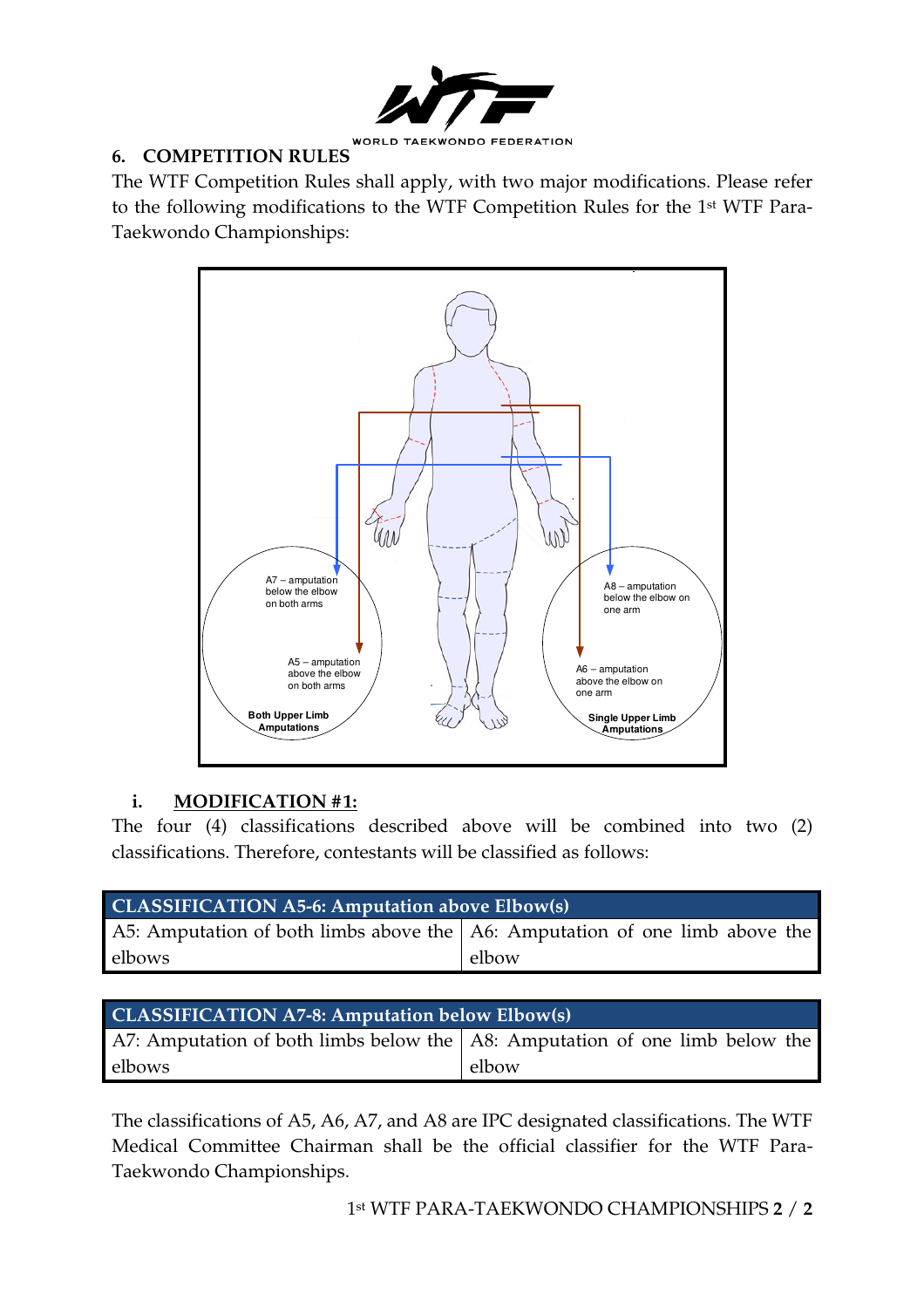

#### **ii. MODIFICATION #2:**

No head kicks will be allowed.

#### **7. METHOD OF COMPETITION**

A single elimination tournament system shall apply.

#### **8. WEIGHT DIVISIONS**

The Olympic weight divisions shall apply as follows:

| <b>MEN</b>                     | <b>WOMEN</b>                   |
|--------------------------------|--------------------------------|
| Not exceeding 58kg             | Not exceeding 49kg             |
| Over 58kg & not exceeding 68kg | Over 49kg & not exceeding 57kg |
| Over 68kg & not exceeding 80kg | Over 57kg & not exceeding 67kg |
| Over 80kg                      | Over 67kg                      |

#### **9. TEAM ENTRIES**

| <b>TEAM POSITION</b> | <b>MAXIMUM NO. OF MEMBERS</b> |
|----------------------|-------------------------------|
| <b>HEAD OF TEAM:</b> |                               |
| <b>MANAGER:</b>      |                               |
| COACH:               |                               |
| <b>TRAINER:</b>      |                               |
| <b>TEAM DOCTOR:</b>  |                               |
| <b>CONTESTANTS:</b>  | 16*                           |

**\*** Every national taekwondo association is permitted to enter no more than one (1) contestant per weight division per classification. Therefore, the maximum number of entries per national taekwondo association is:

#### **Max. No. of Weight Divisions (8) x Max. No. of Classifications (2) = 16**

#### **10. CLASSIFICATION OF RESULTS**

i. Individual Awards

Medals will be awarded to the top four athletes in the respective classifications and weight divisions of the pertinent championships:

| 1st $PIACF$ :          | <b>GOLD MEDAL &amp; CERTIFICATE</b>   |
|------------------------|---------------------------------------|
| 2 <sup>nd</sup> PLACE: | SILVER MEDAL & CERTIFICATE            |
| 3 <sup>rd</sup> PLACE: | <b>BRONZE MEDAL &amp; CERTIFICATE</b> |
|                        | <b>BRONZE MEDAL &amp; CERTIFICATE</b> |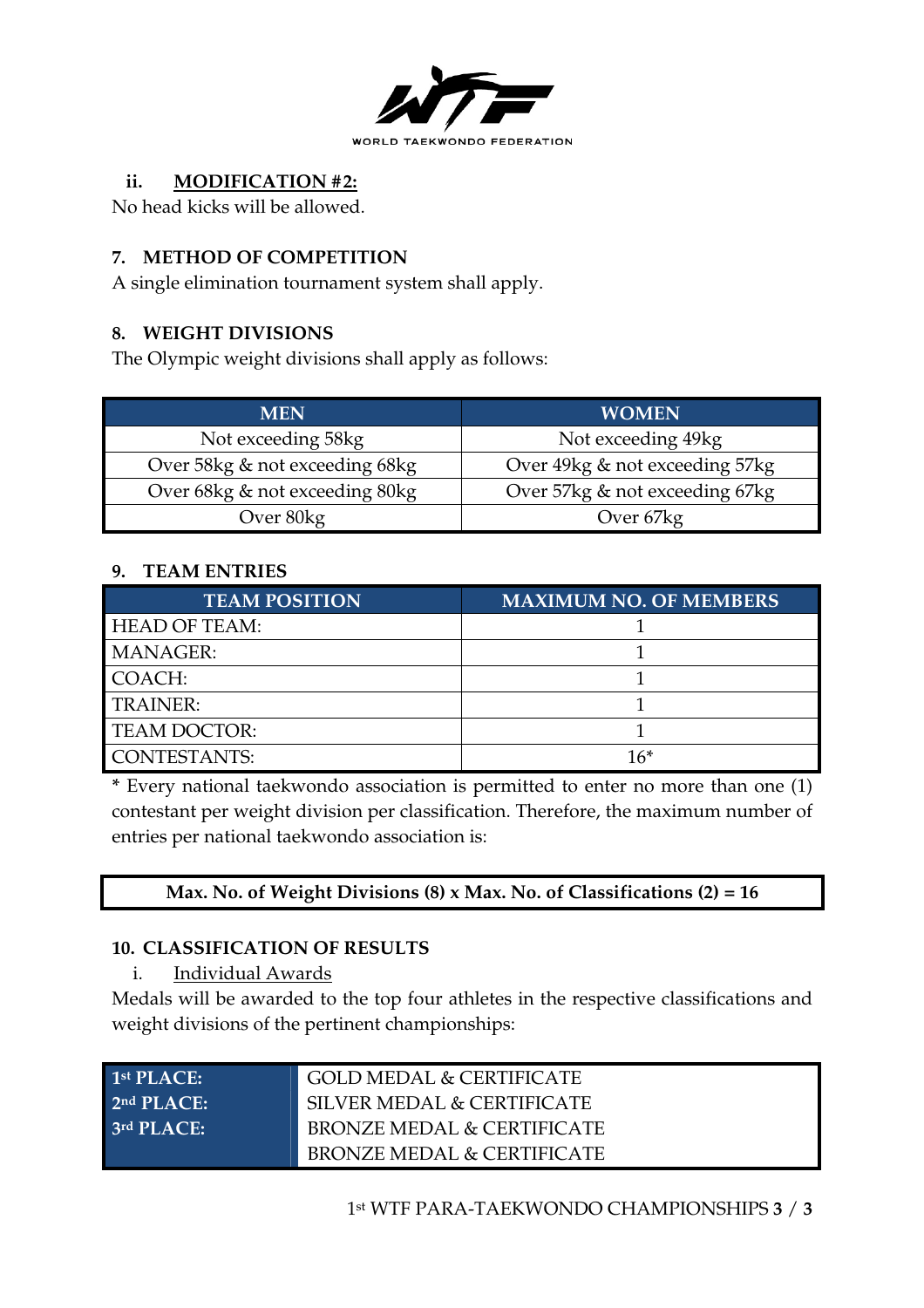

#### ii. Team Awards

Based on the point system below, the top five (5) teams of the Men's division and the top five (5) teams of the Women's division will receive trophies:

| <b>RATIONALE</b>                    | <b>NO. OF POINTS AWARDED</b> |
|-------------------------------------|------------------------------|
| For every contestant who passed the |                              |
| official weigh-in:                  |                              |
| For every win (including byes):     |                              |
| For every Gold Medal:               |                              |
| For every Silver Medal:             |                              |
| For every Bronze Medal:             |                              |

Other prizes, such as the "Good Fighting Spirit Prize" and the "Active Participation Prize," may be awarded to selected teams, upon the decision of an ad-hoc committee for the pertinent championships.

#### **11. CONDITIONS FOR PARTICIPATION**

#### i. Airfare and Accommodation

Participating national taekwondo associations are required to pay for their own roundtrip airfare and accommodation expenses for room and board.

#### ii. Entry Fees

The WTF will waive the entry fees for the 1st WTF Para-Taekwondo Championships.

#### **12. INTERNATIONAL REFEREES**

The WTF will appoint the International Referees, upon consultation with the WTF Referee Committee Chairman and the WTF Referee Division. The following conditions shall apply:

- i. International Referees are required to pay for their own roundtrip airfares.
- ii. The Organizing Committee shall pay for the expenses for eight (8) nights' stay of room and board.

#### **Check-in: June 7 (Sunday) / Check-out: June 15, (Monday)**

iii. The Organizing Committee shall pay a per diem of US\$100 to the selected International Referees who will officiate in the one-day WTF Para-Taekwondo Championships.

#### **13. TECHNICAL DELEGATE AND COMPETITION SUPERVISORY BOARD**

The WTF will appoint the Technical Delegate and the members of the Competition Supervisory Board, upon consultation with the WTF Technical Committee Chairman and the WTF Sports Division. The following conditions shall apply:

1 st WTF PARA-TAEKWONDO CHAMPIONSHIPS **4** / **4**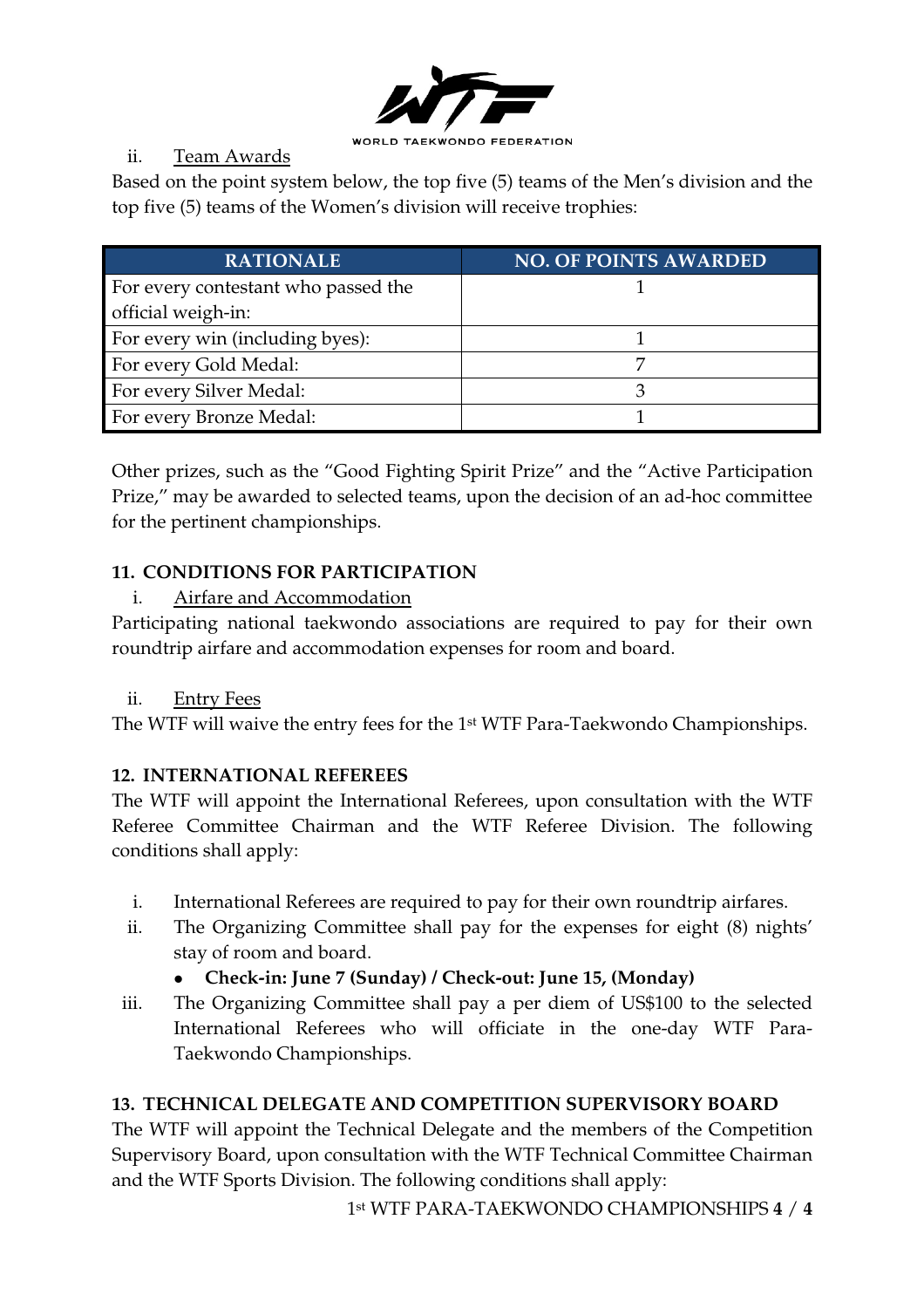

**WORLD TAEKWONDO FEDERATION** 

- i. The Organizing Committee shall pay for the expenses of room and board for the Technical Delegate and the Competition Supervisory Board members.
- ii. The Organizing Committee shall pay a per diem of US\$100 to the Technical Delegate and the members of the Competition Supervisory Board for the one-day WTF Para-Taekwondo Championships.

#### **14. WTF-RECOGNIZED TAEKWONDO UNIFORM (***DOBOK***) AND PROTECTIVE EQUIPMENT**

- i. Participating contestants are required to wear WTF-recognized *doboks* and WTF-recognized protective equipment. The list of WTF-recognized products is enclosed herewith under **Appendix 1**.
- ii. The Organizing Committee will provide head and trunk protectors to the participating contestants. Participating contestants are required to bring along their own groin guards, mouthpieces, gloves, and shin and forearm guards for their personal use.
- iii. Before entering the field of play, all contestants will proceed to the inspection desk for inspection of their *doboks* and protective equipment. Any contestant who wears unofficial *doboks* or protective equipment will not be permitted to compete.

#### **15. MEDICAL CONTROL**

- i. The WTF Anti-Doping Rules, and where necessary the Code of the World Anti-Doping Agency, shall apply throughout the competitions.
- ii. The WTF may carry out random out-of-competition testing prior to the championships. Therefore, all participating contestants are required to submit their latest and most accurate Athlete Location Forms (**see Form**).
- iii. There will no longer be applications for abbreviated Therapeutic Use Exemption (TUE). Any contestant who requires TUE is required to submit the TUE Application Form (**Appendix 2**) to the WTF Anti-Doping Division (antidoping@wtf.org) by no later than 21 days before the championships.

**Therefore, the WTF must receive all TUE application forms by no later than May 20, 2009 (Wednesday). Late entries will not be accepted.** 

#### **16. WEIGH-IN**

- i. Weigh-in for contestants of all weight divisions and classifications shall be completed one (1) day before the championships. Therefore, the weigh-in for the WTF Para-Taekwondo Championships will be held on June 9, 2009.
- ii. During the weigh-in, male contestants shall wear underpants and female contestants shall wear underpants and brassieres. Contestants may also choose to conduct the weigh-in without any clothing on.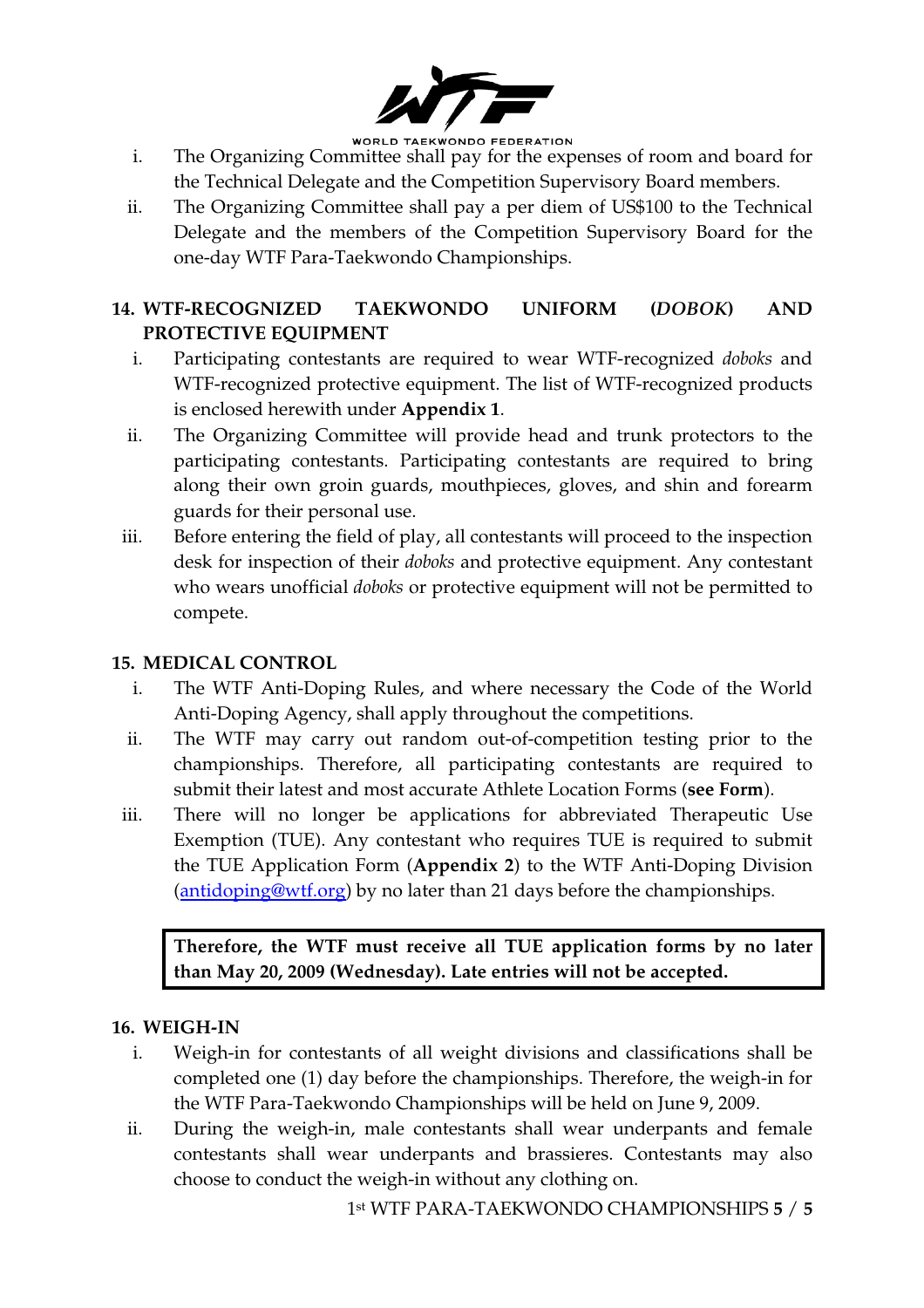

#### **17. HEAD OF TEAM MEETING & DRAWING OF LOTS SESSION**

- i. The head of team meeting and the drawing of lots session shall be conducted one (1) day prior to the start of the championships, in the presence of the WTF officials and the representatives of the participating nations. The drawing of lots shall be done in an ascending order of the weight divisions (i.e. from the lightest to the heaviest weight divisions).
- ii. The order of the draw may be changed depending on the decision of the Technical Delegate, upon consultation with the participating officials at the Head of Team meeting:
	- A. **Option 1:** The drawing of lots session could be conducted in alphabetical order of the official English names of the participating nations (i.e. from A to Z).
	- B. **Option 2:** The participating nations could randomly pick out a number from a concealed box to determine the order of the draw.
- iii. Depending on the decision of the Technical Delegate, WTF officials or Organizing Committee volunteers could be designated to draw lots on behalf of the officials of the participating nations who are not present at the time of the lot drawing session.

#### **18. INDEMNITIES**

- i. The respective national taekwondo associations shall be responsible for ensuring that their participants have validly completed and signed the official participation forms, thus indemnifying the organizers, its officials and other contestants from any claims of injuries, losses, fatalities or otherwise arising in the course of participation in this championships or any activities thereto.
- ii. The respective national taekwondo associations shall be responsible for ensuring that all officials and participants are covered with effective insurance coverage.
- iii. Participants without proper participation entry forms and effective insurance coverage will not be allowed to compete at the championships.
- iv. The Organizing Committee will acquire general insurance, at its own expenses, for the contestants and staffs, in the event of any injury that may arise during the course of the championships.

#### **19. NATIONAL FLAG AND ANTHEM**

Every participating national taekwondo association is required to bring along the following items for use at the Opening and/or Closing ceremonies:

- i. Two (2) IOC-recognized national flags
	- Size: 90cm x 130cm
- ii. Cassette tape or CD of the pertinent IOC-recognized national anthem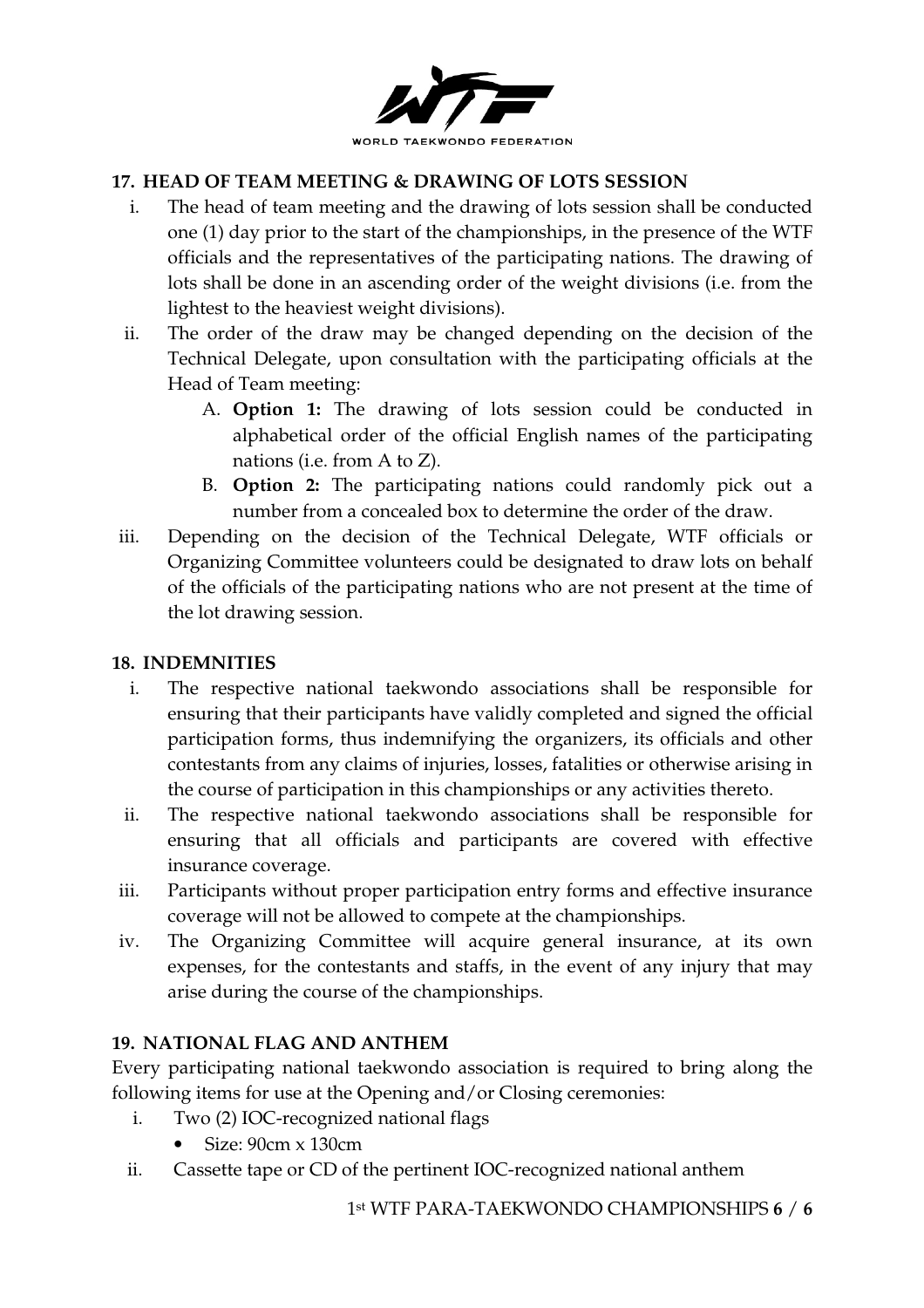

#### **20. CLOSING DATE FOR ENTRIES**

The preliminary entry form is enclosed herewith in **Appendix 3** and should be submitted to the WTF Medical Committee Chairman (paul.viscogliosi@9online.fr) and a copy to the WTF Sport Division (sport@wtf.org) by no later than March 29, 2009. Upon verification by the WTF Medical Committee Chairman that the applicant is eligible to compete in the championships, the applicant will receive the invitation package from the Organizing Committee.

#### **21. SCHEDULE OF EVENTS**

| <b>DATE</b>        |                                                  | <b>EVENT</b>                                               |  |  |  |
|--------------------|--------------------------------------------------|------------------------------------------------------------|--|--|--|
| June 7-9 (SUN-TUE) | ٠                                                | Arrival and registration of teams                          |  |  |  |
| June 8-9 (MON-TUE) | Referee meeting and training<br>$\bullet$        |                                                            |  |  |  |
| June 9 (TUE)       | <b>WTF Council meeting</b>                       |                                                            |  |  |  |
|                    |                                                  | Head of team meeting and drawing of lots                   |  |  |  |
|                    |                                                  | Weigh-in for all WTF Para-Taekwondo contestants            |  |  |  |
| June 10 (WED)      | 1 <sup>st</sup> WTF Para-Taekwondo Championships |                                                            |  |  |  |
|                    |                                                  | Weigh-in for all WTF World Cup contestants                 |  |  |  |
|                    |                                                  | <b>Opening Ceremony</b>                                    |  |  |  |
| June 11 (THU)      |                                                  | Preliminaries for WTF World Cup Team Championship          |  |  |  |
| June 12 (FRI)      |                                                  | Preliminaries for WTF World Cup Team Championship          |  |  |  |
| June $13$ (SAT)    |                                                  | Preliminaries for WTF World Cup Team Championship          |  |  |  |
| June 14 (SUN)      |                                                  | Quarterfinals, semifinals and final for WTF World Cup Team |  |  |  |
|                    |                                                  | Championships                                              |  |  |  |
|                    |                                                  | <b>Closing Ceremony</b>                                    |  |  |  |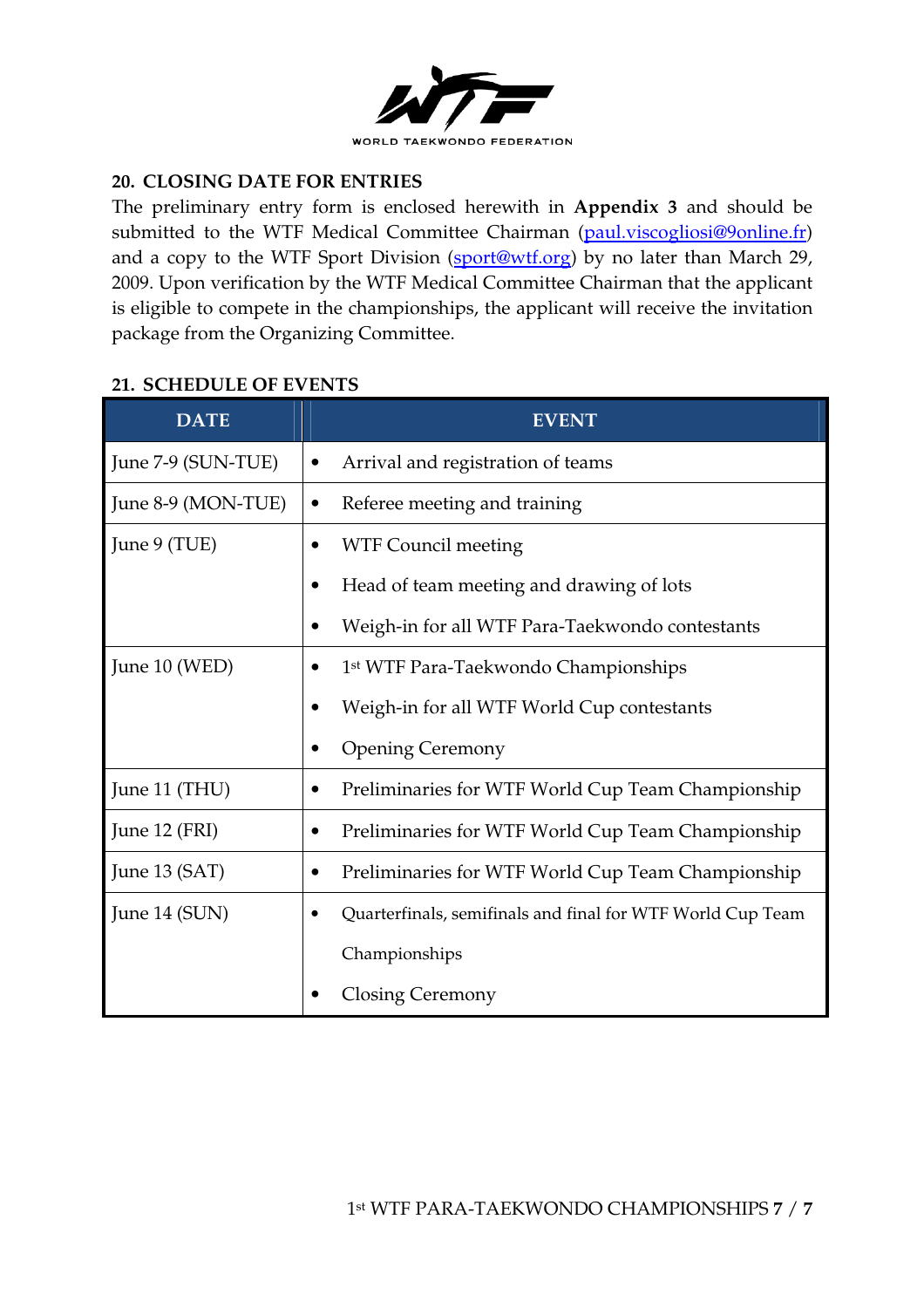

**APPENDIX 1** 

## **List of WTF-recognized companies (As of January 13, 2009)**

#### **1. Daedo International**

- all protective equipment, including hand protector: until October 30, 2009
- mats: until October 30, 2009
- uniforms (dobok): December 31, 2009

President: Mr. Chuen Wook Park Address: C/Botanica 116 bajos, 08908 L'Hospitalet de Llobregat, Barcelona, Spain Tel: 34 93 454 1514 / 451 2308 / Fax: 34 93 453 52 51 E-mail: park@daedosport.com / Web site: http://www.daedosport.com

#### **2. JEWOO SPORTS LTD.(adidas)**

- uniforms (dobok): until March 30, 2010

- hand protector: until September 29, 2009

Address: Daeyoung B/D 1623-1, Seocho-dong, Seocho-gu, Seoul, Korea Tel: 82 2 3019 3832 / Fax: 82 2 3471 9762 Contact person #1: Mr. Gilseo Kim Tel. 82 2 3019 3832 / Mobile: 82 11 9195 0558 E-mail: gilseo.kim@jewoosports.com Contact person #2: Ms. Misook Hur Tel. 82 2 3019 3831 / Mobile: 82 10 4661 4719 E-mail: mshur@jewoosports.com

#### **3. Nike Sports Korea Co., Ltd.**

- uniforms (dobok): until April 5, 2009

President: Mr. Timothy F. Sheerin Address: 30th Fl. Gangnam Finance Center 737, Yeoksam-dong, Gangnam-gu, Seoul, Korea Fax: 82 2 557 6661 Contact person #1: Mr. Hyun Woo Chung, Team manager (82-17-690-4225) E-mail: hyunwoo.chung@nike.com Contact person #2 : Hyunsun Suhr, TKD specialist (82-10-2737-0468) E-mail : hyunsun.suhr@nike.com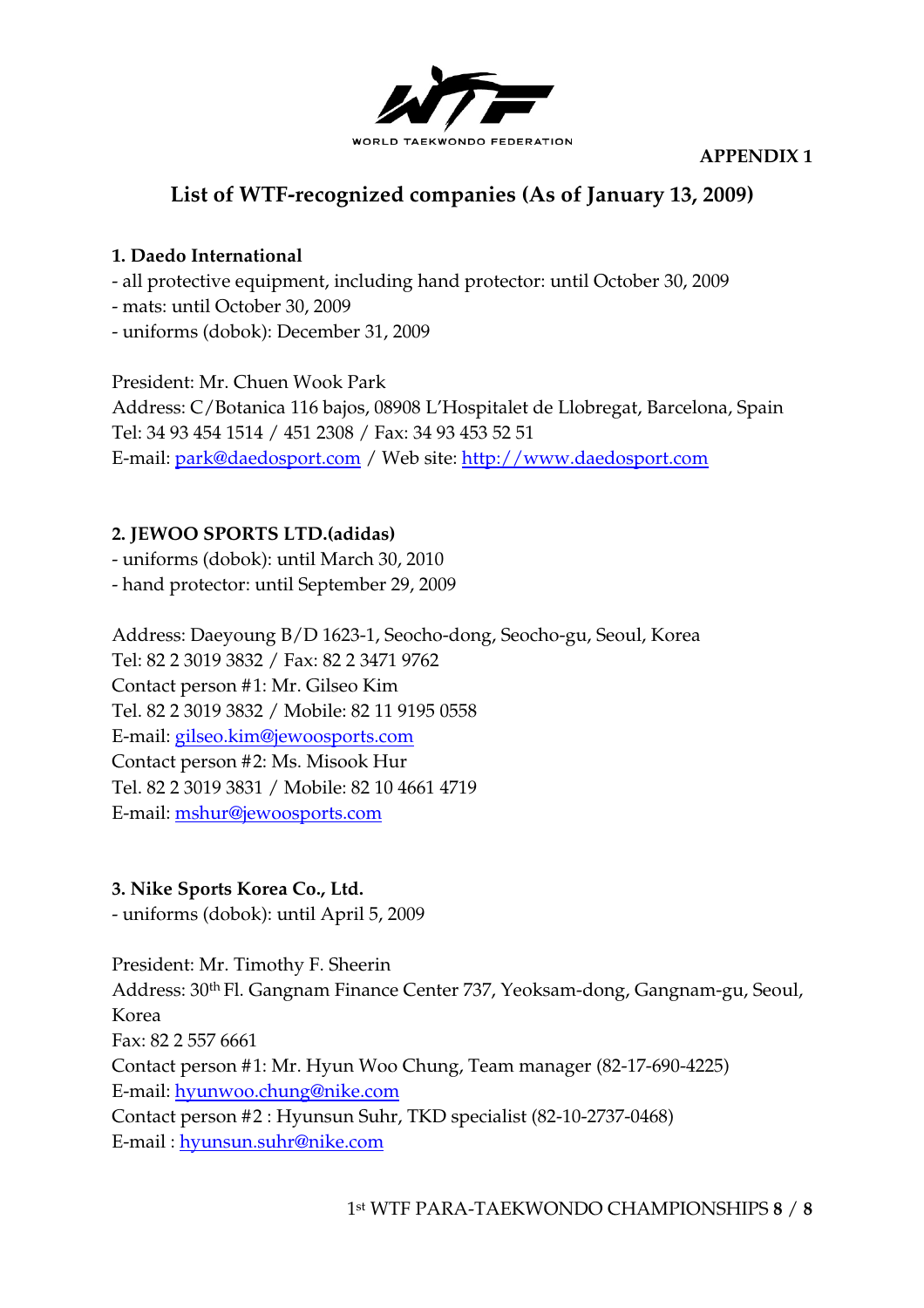

#### **4. Schramm Sport GmbH (KWON)**

- all protective equipment, excluding hand protector: until January 2, 2012 - mat: until January 2, 2012

CEO: Mr. Edmund Schramm Address: Unterfeldring 3, 85256 Vierkirchen, Germany Tel: 49 81 39 88 300 / Fax: 49 81 39 88 702 E-mail: e.schramm@kwon.de / info@kwon.de Website: http:// www.kwon.net (Europe) http://www.kwonusa.com (USA) http://www.kwon.com.cn (China)

#### **5. SANGMOOSA**

**-** All protective equipment including hand protector: until June 15, 2009

- Uniforms (dobok): until June 15, 2009

Address: 25-4 Machun-dong, Songpa-gu, Seoul, Korea Tel: 82 2 400 8346 / Fax: 82 2 400 8612 E-mail: sms@sangmoosa.co.kr Website: http://www.sangmoosa.co.kr Contact person: Mr. Dongwook Kim

**6. Xintian Korea**  - mat: until November 17, 2010

President: Mr. Pongcheol Yon Address: Sejin C-301, 20-31, Shinweol-dong, Yangcheon-Ku, Seoul, Korea 158-090 Tel: 82 2 338 0101 / Fax: 82 2 338 2030 E-mail: pcyon@dreamwiz.com

Qindao Xintian Industrial Co., Ltd Shangwangbu Vilalge, Lichang-Qu Qindao, Shandong, China Tel: 86 532 8779 8408 / Fax: 86 532 8779 8407 E-mail: pcyon@dreamwiz.com / pcyon@unitel.co.kr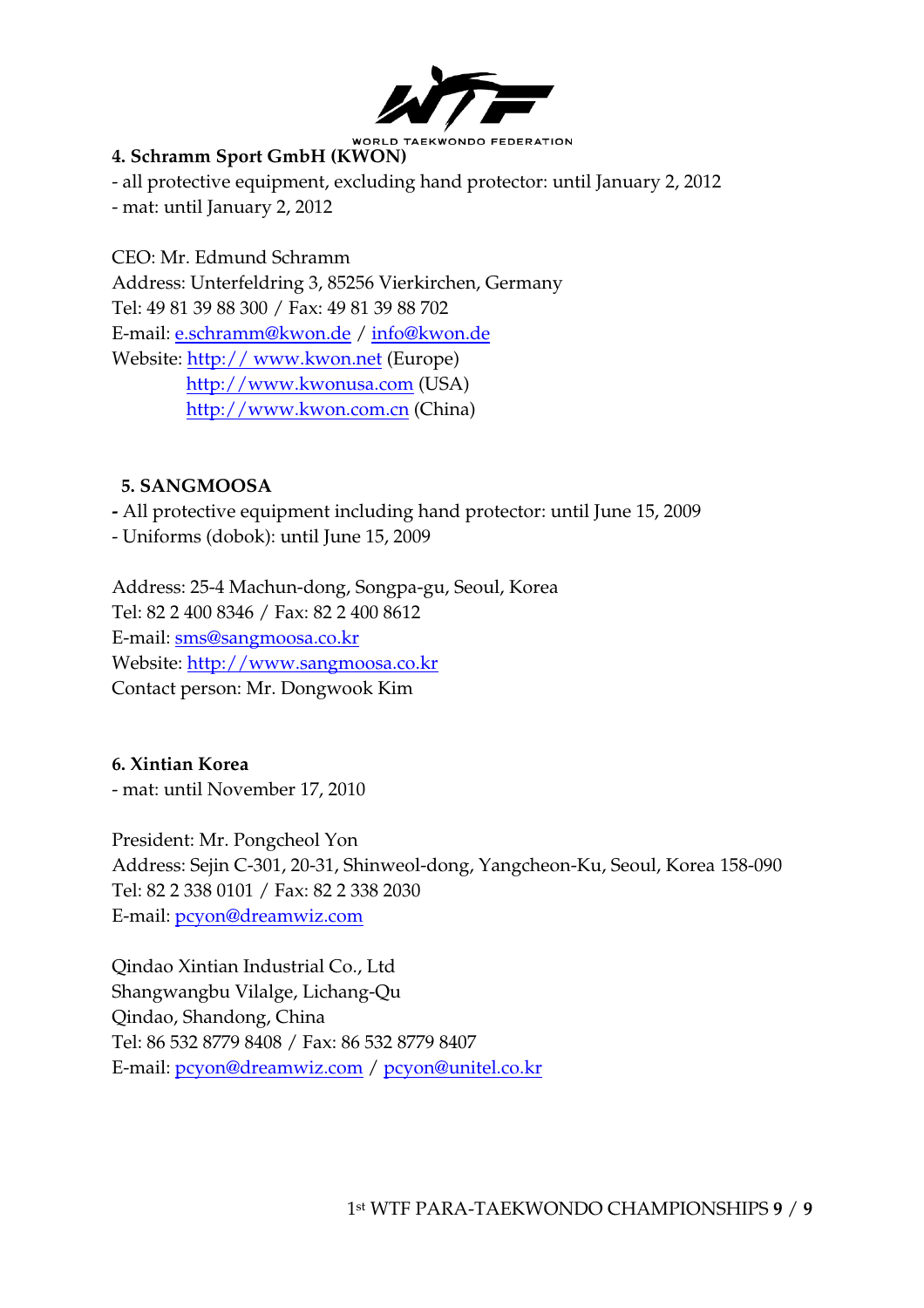

#### **7. ASL Electronics**

- judge's electronic scoring system (FMS): until February 13, 2010

\* Worldwide distributor: CK Sports Management Systems Inc Contact person: Betsy Kreisberg 10325 SW 90 Street, Miami, FL 33176, U.S.A. Tel: 1 786 497 0387 E-mail: cksmsystem@gmail.com

#### **8. MSL Software, S.L**.

- judge's electronic scoring system (TKD\_Pulse): until April 13, 2009

Contact person: Mr. Dalmacio Tola (Digital Design Director) Address: C/ Conde de Vilches Street, 16, 28028 Madrid, Spain Tel: 34 91 724 92 00 / Fax: 34 91 724 92 06 E-mail: dtola@msl.es

#### **9. CK SPORTS Management Systems Inc**

- CKSMS (Sport Management Systems, including electronic scoring system): until June 23, 2009

\* Worldwide distributor: CK Sports Management Systems Inc Contact person: Betsy Kreisberg 10325 SW 90 Street, Miami, FL 33176, U.S.A. Tel: 1 786 497 0387 E-mail: cksmsystem@gmail.com

#### **10. LaJUST**

- Electronic Impact Detection & Scoring System Body Protector: until May, 2012

LaJUST International HQ Address: 10567 E. Bellavista Dr. Scottsdale, AZ, 85258, U.S.A.

LaJUST KOREA Inc. Vice Chairman: Jonathan Kim Address: JungAng Bldg 161-15, Samsung-dong, Kangnam-gu, Seoul, Korea Tel: 82 31 312 5799 / Fax: 82 31 312 4452 E-mail: Lajust@hanmail.net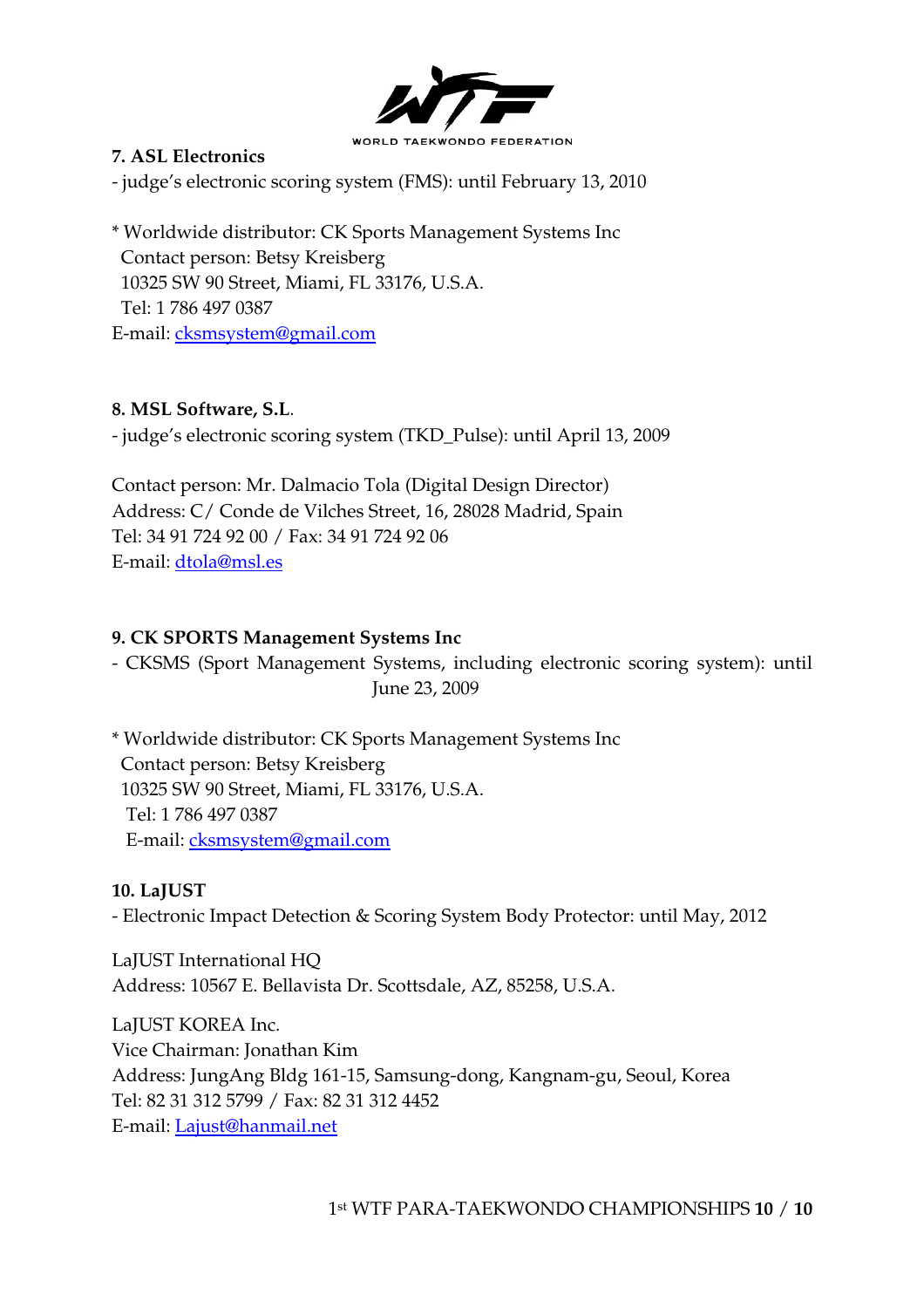

#### **11. MIZUNO Corporation**

- uniforms (dobok): until July 22, 2009

Address: 1-12-35, Nanko-Kita, Suminoe-ku Osaka, 559-8510 JAPAN Tel: 81 6 6614 8334 / Fax: 81 6 6614 8496 Contact person: Mr. Jotaro Ueji, Senior Managing Director Ms. Chika Shibata E-mail: cshibata@mizuno.co.jp

#### **12. Mooto Korea**

- All protective equipment including hand protector: from November 1, 2008 to October 31, 2009

- Uniforms (Dobok): from November 1, 2008 to October 31, 2009

Address: 1127-7 2nd Fl, Jung-dong, Wonmi-gu, Buchon, Kyoungki-Do, Korea, 420- 020 Tel: 82 32 1577 9989 / Fax: 82 32 321 0449

Contact person: Mia Yoon, Sales manager, International Sales Department of MOOTO

E-mail: international1@mooto.com

Web site: www.mooto.com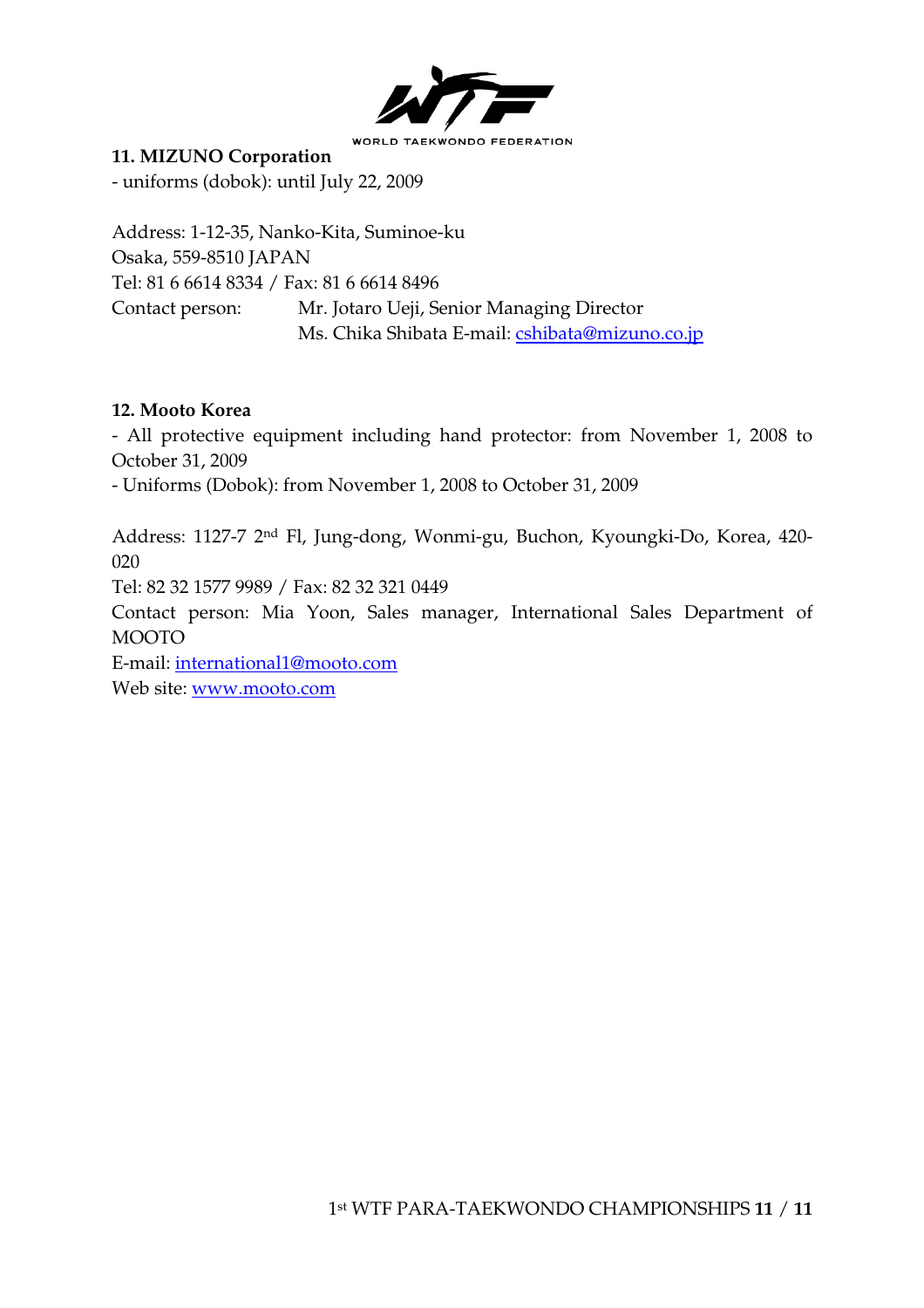

**APPENDIX 2** 

# **Therapeutic Use Exemptions for Taekwondo**

# **(TUE)**

**Please complete all sections in capital letters or typing**

## **1. Athlete Information**

| Surname:                                                  |                    | Given Names:                   |  |
|-----------------------------------------------------------|--------------------|--------------------------------|--|
| Female $\square$                                          | $\mid$ Male $\Box$ | Date of Birth $(d/m/y)$ :      |  |
| Address:                                                  |                    |                                |  |
| City:                                                     | Country:           | Postcode:                      |  |
| Tel:<br>(with international code)                         |                    | E-mail:                        |  |
| Weight Category:                                          |                    | Discipline (if<br>applicable): |  |
| If athlete with a disability, please indicate disability: |                    |                                |  |

## **2. Medical Information**

| Diagnosis with sufficient medical information (see note 1):                                                                                                |
|------------------------------------------------------------------------------------------------------------------------------------------------------------|
|                                                                                                                                                            |
| If a permitted medication can be used to treat the medical condition, provide clinical<br>justification for the requested use of the prohibited medication |
|                                                                                                                                                            |

1 st WTF PARA-TAEKWONDO CHAMPIONSHIPS **12** / **12**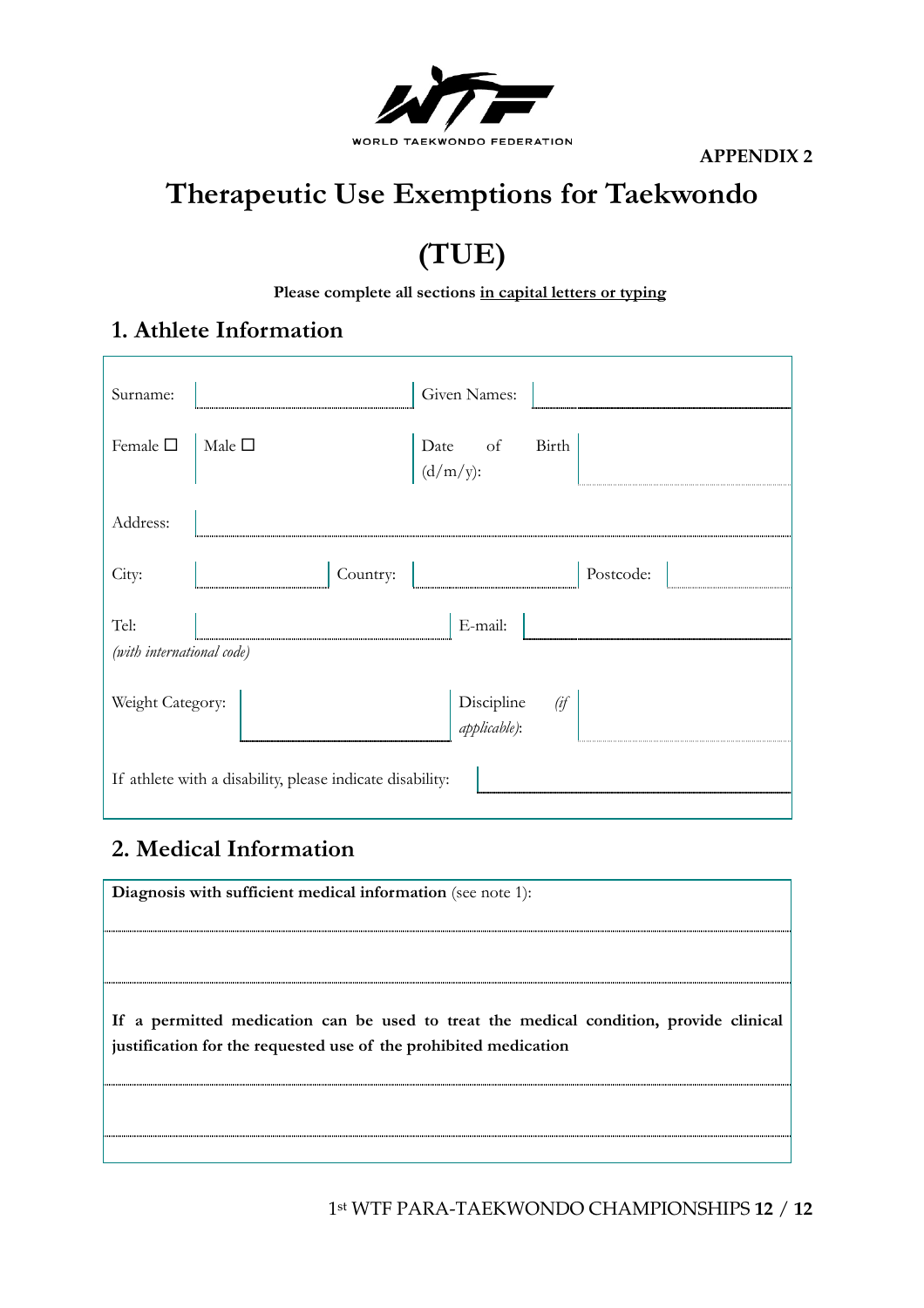

## **3. Medical Details**

| Prohibited substance(s):                         |                    | Dose                      | Route                          | Frequency        |
|--------------------------------------------------|--------------------|---------------------------|--------------------------------|------------------|
| Generic name                                     |                    |                           |                                |                  |
| 1.                                               |                    |                           |                                |                  |
| 2.                                               |                    |                           |                                |                  |
| 3.                                               |                    |                           |                                |                  |
| Intended duration of treatment:                  |                    | Once only $\square$       |                                | Emergency $\Box$ |
| (Please tick appropriate box)                    |                    |                           |                                |                  |
|                                                  |                    | or duration (week/month): |                                |                  |
| Have you submitted any previous TUE application: |                    |                           | Yes $\square$<br>$\rm No~\Box$ |                  |
|                                                  |                    |                           |                                |                  |
| For which substance?                             |                    |                           |                                |                  |
| To whom?                                         |                    |                           | When?                          |                  |
| Decision:                                        | Approved $\square$ |                           | Not approved $\square$         |                  |

## **4. Medical Practitioner's Declaration**

I certify that the above-mentioned treatment is medically appropriate and that the use of alternative medication not on the prohibited list would be unsatisfactory for this condition.

| Name:                              |           |
|------------------------------------|-----------|
| Medical Specialty:                 |           |
| Address:                           |           |
|                                    |           |
| Tel:                               | Fax:      |
| E-mail:                            |           |
| Signature of Medical Practitioner: | Date:<br> |

1 st WTF PARA-TAEKWONDO CHAMPIONSHIPS **13** / **13**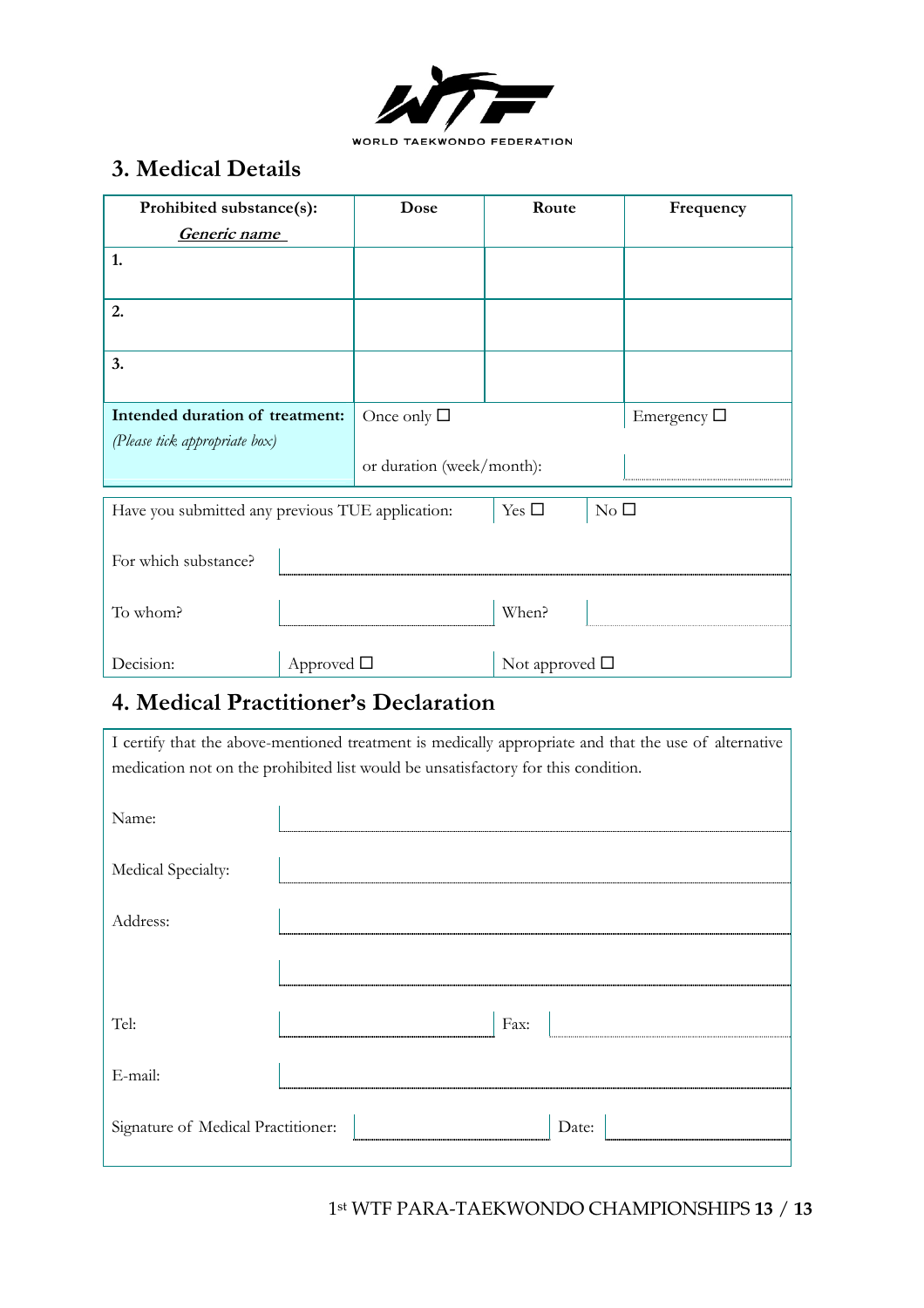

## **5. Athlete's Declaration**

| Ι,                                                                                                                                                                 | certify that the information under 1. is accurate and |
|--------------------------------------------------------------------------------------------------------------------------------------------------------------------|-------------------------------------------------------|
| that I am requesting approval to use a Substance or Method from the WADA Prohibited List. I                                                                        |                                                       |
| authorize the release of personal medical information to the Anti-Doping Organization (ADO) as                                                                     |                                                       |
| well as to WADA staff, to the WADA TUEC (Therapeutic Use Exemption Committee) and to other                                                                         |                                                       |
| ADO under the provisions of the Code. I understand that if I ever wish to revoke the right of these                                                                |                                                       |
| organizations to obtain my health information on my behalf, I must notify my medical practitioner                                                                  |                                                       |
| and my ADO in writing of that fact.                                                                                                                                |                                                       |
| Athlete's Signature:                                                                                                                                               | Date:                                                 |
| Parent's / Guardian's Signature                                                                                                                                    | Date:                                                 |
| (If the athlete is a minor or has a disability preventing him/her to sign this form, a parent or guardian shall sign<br>together with or on behalf of the athlete) |                                                       |

## **6. Note**

| Note 1 | Diagnosis                                                                                                   |
|--------|-------------------------------------------------------------------------------------------------------------|
|        | Evidence confirming the diagnosis must be attached and forwarded with this application. The medical         |
|        | evidence should include a comprehensive medical history and the results of all relevant examinations,       |
|        | laboratory investigations and imaging studies. Copies of the original reports or letters should be included |
|        | when possible. Evidence should be as objective as possible in the clinical circumstances and in the case of |
|        | non-demonstrable conditions independent supporting medical opinion will assist this application.            |

#### **Incomplete Applications will be returned and will need to be resubmitted.**

**Please keep the completed form for your own records and submit a copy to:** 

#### Anti-Doping Division

| <b>Fax Number</b> | E-mail                 | <b>Postal Address</b>          |
|-------------------|------------------------|--------------------------------|
| $(82.2)$ 553 4728 | To: antidoping@wtf.org | World Taekwondo Federation     |
|                   |                        | $4th$ Fl., Joyang Building     |
|                   | Cc: sport@wtf.org      | 113, Samseong-dong, Gangnam-gu |
|                   |                        | Seoul, Korea 135-090           |

#### 1 st WTF PARA-TAEKWONDO CHAMPIONSHIPS **14** / **14**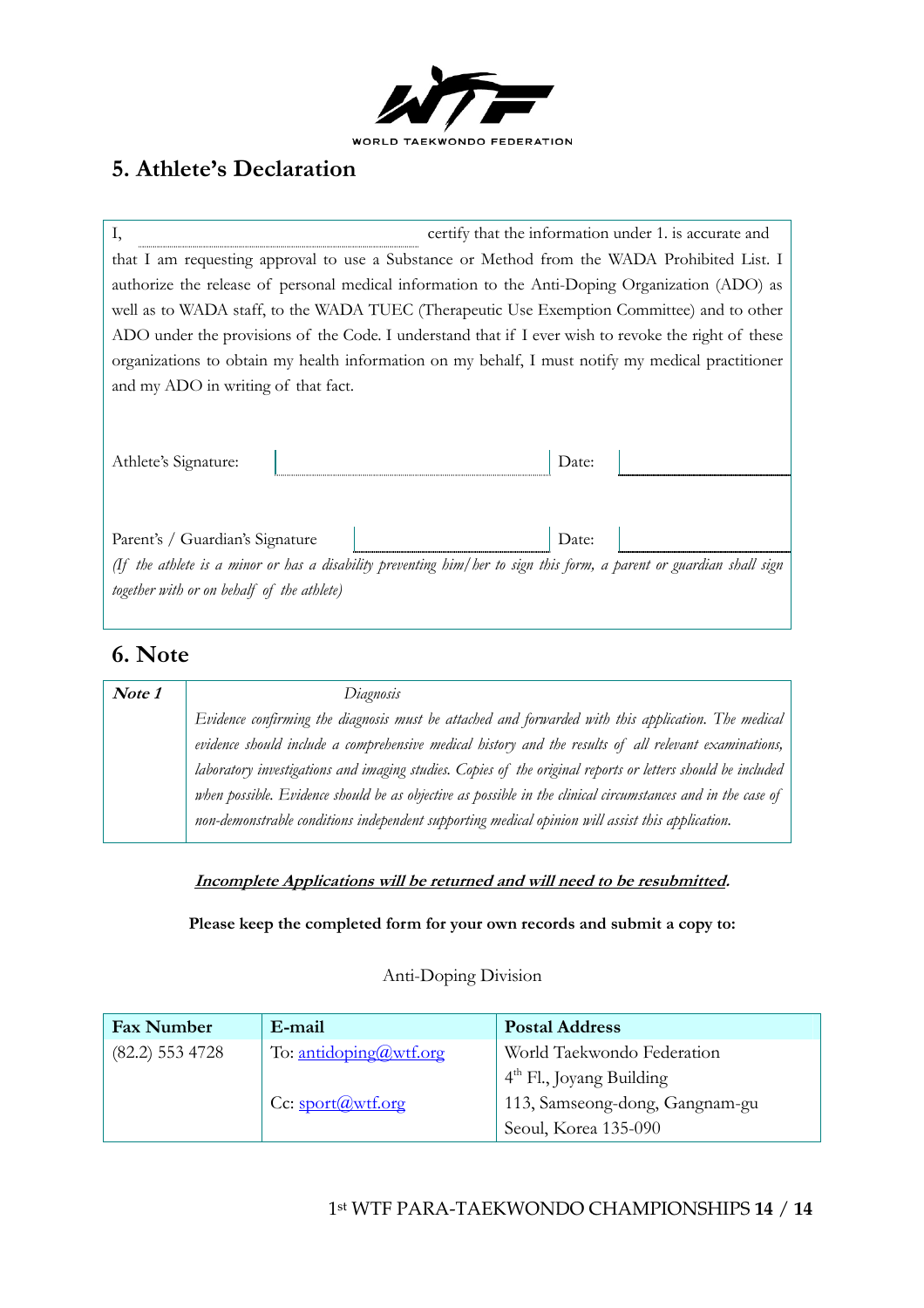

### **1st WTF PARA-TAEKWONDO CHAMPIONSHIPS ENTRY FORM**

*Please fill in your name (as shown in the passport) and other information.* 

| <b>ATHLETE INFORMATION</b>             |                  |                          |  |  |  |  |
|----------------------------------------|------------------|--------------------------|--|--|--|--|
| <b>Last Name:</b>                      |                  | <b>First</b><br>Name(s): |  |  |  |  |
| of<br><b>Date</b><br><b>Birth:</b>     |                  | <b>Nationality:</b>      |  |  |  |  |
| <b>National</b><br><b>Association:</b> | <b>Taekwondo</b> |                          |  |  |  |  |

*Please tick (* $\varnothing$ *) the appropriate box.* 

| <b>INFORMATION ON DISABILITY BY AMPUTATION</b> |              |                     |  |  |  |
|------------------------------------------------|--------------|---------------------|--|--|--|
| Right Arm $\square$                            | ' Left Arm □ | Both Arms $\square$ |  |  |  |

*Please tick (* $\mathbb{Z}$ *) the appropriate box. You may tick on more than one box.* 

| <b>LEVEL OF AMPUTATION</b> |        |                 |   |  |  |  |
|----------------------------|--------|-----------------|---|--|--|--|
| <b>RIGHT ARM</b>           |        | <b>LEFT ARM</b> |   |  |  |  |
| Finger                     |        | Finger          |   |  |  |  |
| Hand                       |        | Hand            | П |  |  |  |
| Wrist                      | $\Box$ | Wrist           | П |  |  |  |
| Forearm                    | Π      | Forearm         | П |  |  |  |
| Elbow                      |        | Elbow           | П |  |  |  |
| Arm                        |        | Arm             |   |  |  |  |
| Shoulder                   |        | Shoulder        | П |  |  |  |

| <b>MEDICAL DOCTOR INFORMATION</b> |                                                                          |  |  |  |  |
|-----------------------------------|--------------------------------------------------------------------------|--|--|--|--|
|                                   | I certify that the aforesaid medical information of the athlete is true. |  |  |  |  |
| <b>Last Name:</b>                 | <b>First</b>                                                             |  |  |  |  |
|                                   | <b>Name(s):</b>                                                          |  |  |  |  |
| <b>Specialty:</b>                 | <b>Tel No.:</b>                                                          |  |  |  |  |
| <b>Fax No.:</b>                   | E-mail:                                                                  |  |  |  |  |
|                                   |                                                                          |  |  |  |  |
| <b>Signature:</b>                 | Date:                                                                    |  |  |  |  |

| <b>OFFICIAL CLASSIFICATION BY WTF MEDICAL COMMITTEE CHAIRMAN</b>        |  |  |                                          |  |  |                |  |                |       |     |
|-------------------------------------------------------------------------|--|--|------------------------------------------|--|--|----------------|--|----------------|-------|-----|
| $\vert$ I certify that the athlete is classified under the category of: |  |  |                                          |  |  |                |  |                |       |     |
| l A5 – AE □                                                             |  |  | $\overline{A6}$ – $\overline{AE}$ $\Box$ |  |  | $AY - BE \Box$ |  | $AB - BE \Box$ |       |     |
| Double above the Single above the Double below the Single               |  |  |                                          |  |  |                |  |                | below | the |

1 st WTF PARA-TAEKWONDO CHAMPIONSHIPS **15** / **15**